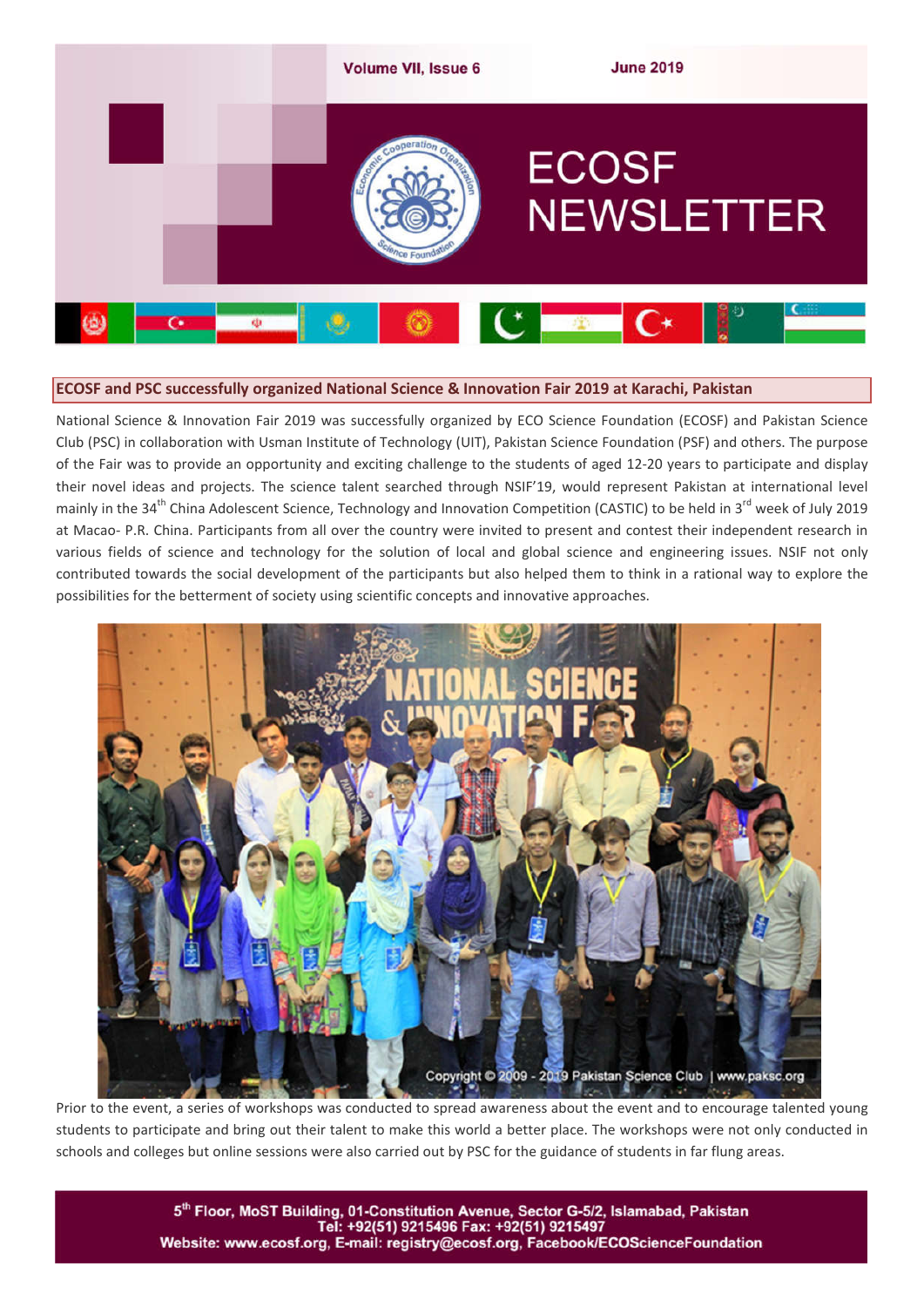A large number of students along with their mentors, teachers and families participated and witnessed the competition among different schools. Some 30 prospective projects were shortlisted out of over 500 registrations. Shortlisted candidates were from different schools and colleges of Pakistan.

President ECOSF Prof. Manzoor Hussain Soomro was the Chief Guest of the closing ceremony whereas Dr. Prof. Sikander Shirwani (Professor Federal Urdu University), Parkash Lohana (Professor UIT), Bhawani Shankar Chowdhry (Professor Mehran University of Engineering and Technology- MUET Jamshoro), Dr. Zaheer (Director UIT), Partab Shivani (President Thar Education Alliance)



witnessed the competition as Special Guests. Three best candidates were selected for participation in 34<sup>th</sup> CASTIC sponsored by ECOSF and its partner China Association for Science and Technology (CAST).

**Read more:** http://ecosf.org/National-Science-Innovation-Fair-2019-1

## **International Symposium by LAMAP Foundation on "One Decade of International Cooperation in Favour of Science Education in the World" held in Paris. President ECOSF attended as an Invited Speaker**

Above International Symposium was organized by *La main a la pate* (LAMAP) Foundation of France at the Foundation Del Duca of the Academy of Sciences of France in Paris on 21 June 2019. IBSE-STEM experts, members of International Advisory Committee of LAMAP and leaders from across the global network of LAMAP including Prof. Bruce Alberts (USA), Prof. Lee Yee Cheong (Malaysia), Prof. Rosa Deves (Chile), Prof. Guillermo Fernandez (Mexico), Prof. Hideaki Koizumi (Japan), Prof. Fritz Hahne (South Africa), Dr. Amadou Kone (Mali) and Prof. Soomro (Pakistan) spoke in the International symposium and shared their experiences and testimonies. Purpose of the symposium was to review and recall the history of IBSE in the world and initiation of *La main a la pate* in France and beyond in the French speaking as well as in other networked friendly countries.

The symposium was opened by the President of LAMAP Prof. Daniel Roun who welcomed the participants of the 10th LAMAP seminar and the members of International Advisory Committee and briefly shared the milestones of LAMAP. Afterwards, one of the co-founders of LAMAP Prof. Pierre Lena made a power point presentation on the establishment and the phase-wise development of the IBSE-LAMAP programme in France. He also spoke on the legacy of the Founder Prof. Georges Charpak (Late) (Nobel Prize winner in Physics) and subsequent progress of the programme including its expansion outside France. Subsequently, Dato Lee Yee Cheong, Honorary Chairman ISTIC Malaysia; Prof. Bruce Alberts, the Chairman of LAMAP's International Advisory Committee and former President of National Academy of Sciences of USA and many other experts including Prof. Manzoor Soomro presented their experiences, ideas and thoughts.

Prof. Manzoor H. Soomro mainly presented his synthesis of the concluded international LAMAP seminar and a brainstorming session as well as his own testimony and experiences in the symposium as highlighted below.

**Read More:** http://ecosf.org/International-Symposium-by-LAMAP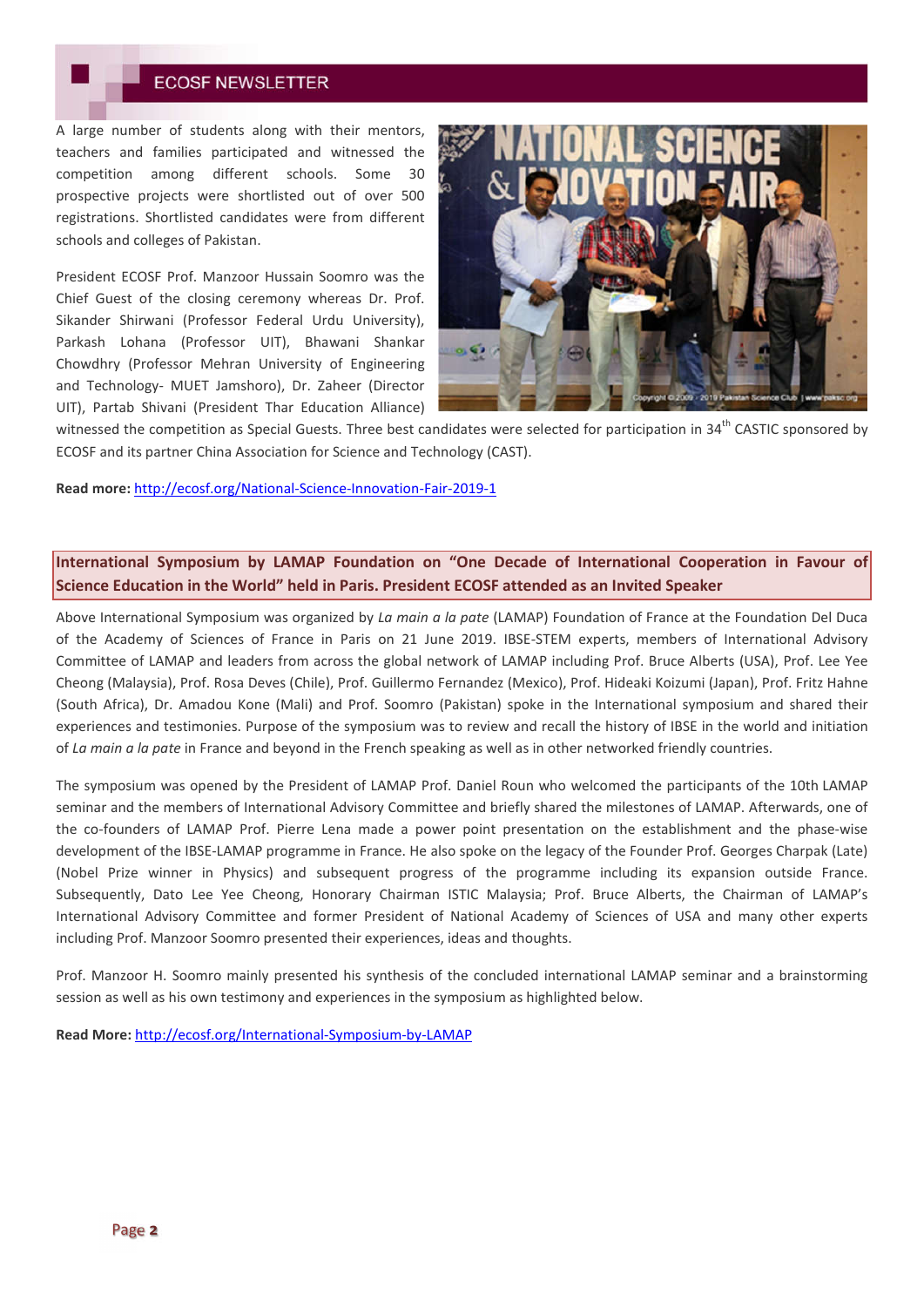

#### **Contributions of ECO Science Foundation acknowledged by the global IBSE Players**

The Contributions of ECOSF in science education have been acknowledged by the global Inquiry Based Science Education (IBSE) Players – *La main a la pate* Foundation of France in its new publication "**Our International Expertise**". LAMAP is the initiator of the IBSE approach and with their collaboration as partners ECOSF launched its IBSE programme in ECO Countries from Astana (Nur Sultan)-Kazakhstan in 2015 and has been expanding it in ECO region.

It is worth mentioning that the IBSE programme of LAMAP was initiated by Nobel Laureate Georges CHARPAK in association with his colleagues Prof. Pierre Léna and Prof. Yves Quéré in 1996.

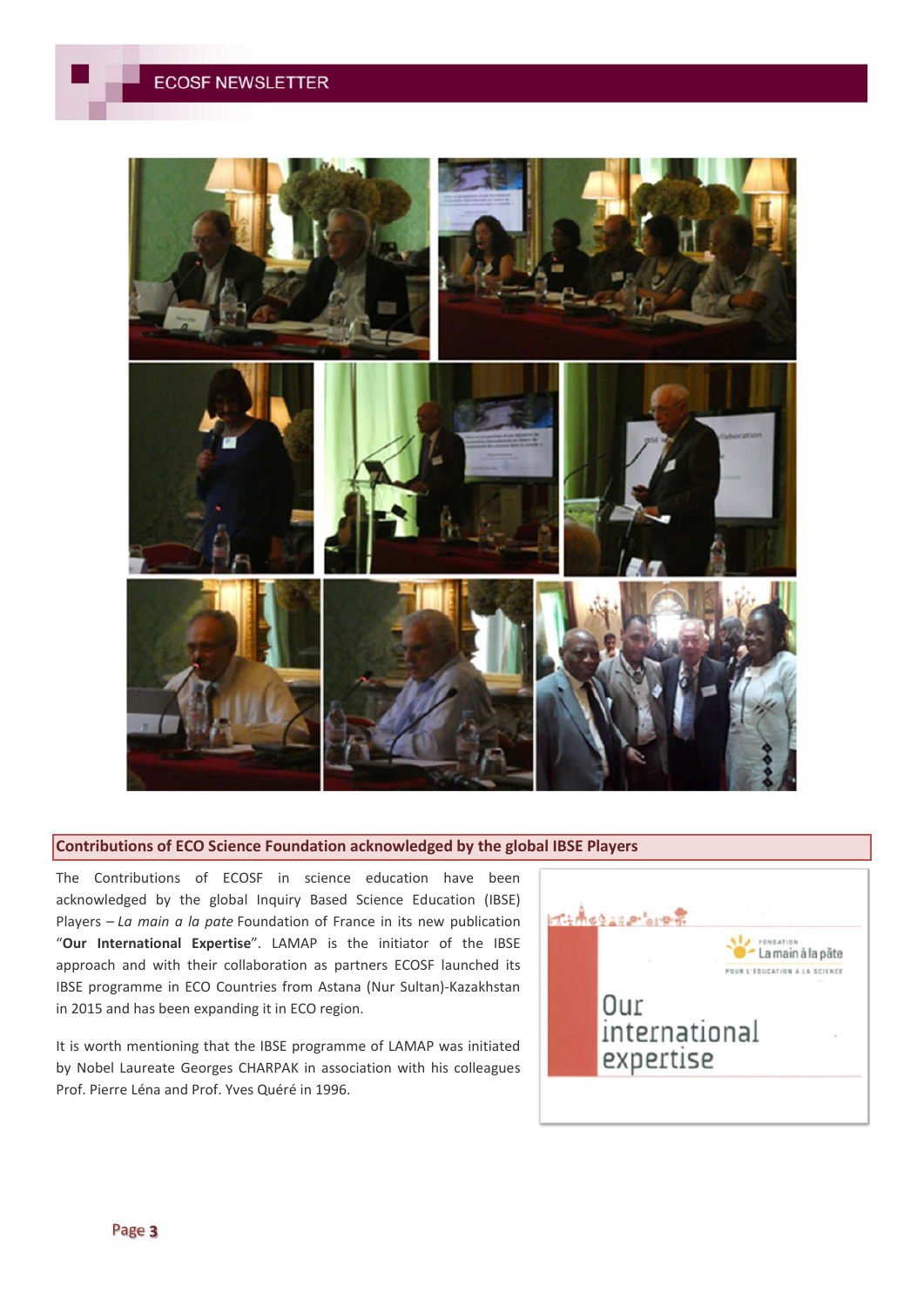#### **Meeting of International Advisory Committee of LAMAP held at Paris. Prof. Soomro joined as member**

Prof. Manzoor Hussain Soomro, President of ECOSF has recently been inducted as the member of International Advisory Committee of *La main a la pate* Foundation of France and this was his first meeting. The meeting was held at the headquarters of LAMAP Foundation and chaired by the President of the International Committee Prof. Bruce Alberts from USA

The meeting decided that in future, the LAMAP Foundation should focus on the following areas:

- 1. Emphasis on multidisciplinary curricula and approaches
- 2. Social media communication
- 3. Focus on scientific and critical thinking at primary and secondary schools
- 4. Promotion of Houses of Science [which are basically the centres for hands-on learning of school teaches, mainly in universities but supported/sponsored by industry and/or NGOs.
- 5. LAMAP would have 24 new Pilot Centres with focus on 3-D printing and 1,2,3… coding. Each Pilot Centre to have 10-20 schools around to benefit.
- 6. Opening "Science World"; it is a new activity concept, wherein the scientists of Academy of Sciences, universities and research institutions would interact with children and parents on public education and literacy about their scientific research and development.
- 7. Office of Climate Change Education (OCE) of LAMAP Foundation will focus on SDGs in their training modules etc.

Finally, a recommendation of International Advisory Committee to the Government of France authorities was formulated and signed by all the members, which will be sent out by the President LAMAP with his letter subsequently.

#### **Presidents of ECOSF and AETDEW call upon the Deputy Director General of UNESCO**

President ECOSF Prof. Manzoor Soomro and President of the Academy of Engineering and Technology of Developing World (AETDEW) Dato Lee Yee Cheong called upon the Deputy Director General (DDG) of UNESCO H.E. Prof. Xing QU at his office in Paris on June 19, 2019. .

During the meeting, President ECOSF introduced the Foundation and its programmes as well as international linkages with UNESCO, International Science, Technology and Innovation Center under the Auspices of UNESCO (ISTIC) Malaysia and China Association for Science and Technology (CAST) and offered ECOSF's continued cooperation in ECO Region. Dato Lee and Dr. Manzoor Soomro also apprised the DDG who is a Chinese national, on the engagement of the two in China's Belt and Road Programs. Professor Soomro also presented to DDG UNESCO the book of Five Years Journey of ECOSF.

Mr. QU was very positive and supportive of ECOSF initiatives and expressed happiness that the Foundation as well as Prof. Soomro and Dato Lee (in their personal capacity) are working closely with UNESCO.



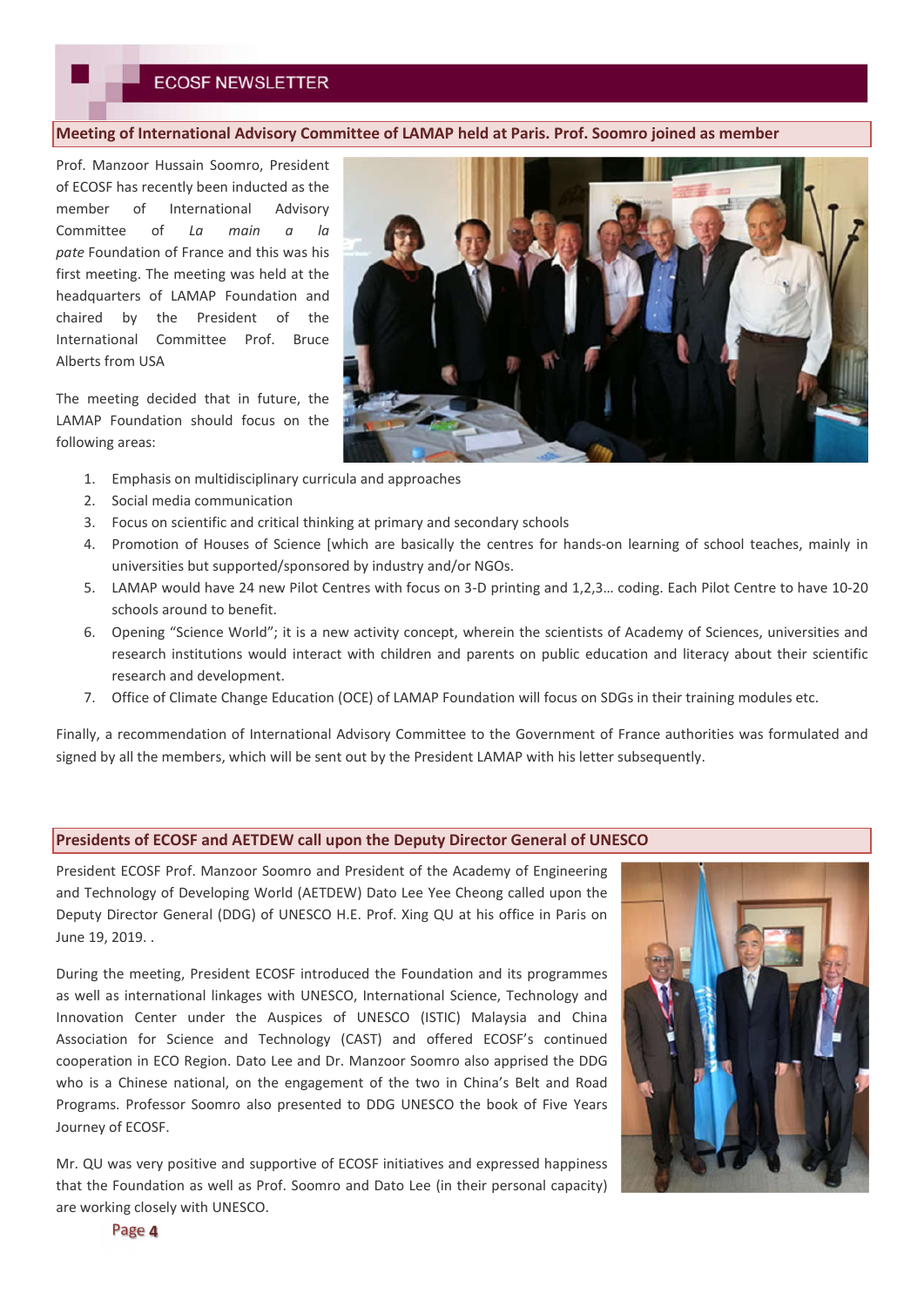It is pertinent to mention that Prof. Soomro was in Paris as an Invited Speaker in the LAMAP International Symposium on Science Education and attending the meeting of International Advisory Committee of LAMAP. Thus, he availed the opportunity and called upon the High officials of UNESCO.

#### **Meeting of Presidents of AETDEW and ECOSF with the former DG UNESCO Ms. Irina Bokova in Paris**

In the late afternoon on 19th June 2019, an informal meeting of Dato Lee Yee Cheong President AETDEW and Prof. Manzoor Soomro President ECOSF was held over a cup of coffee with the former Director General UNESCO H.E. Ms. Irina Bokova. Dato Lee and Prof. Soomro shared with her the ongoing programmes of ISTIC Malaysia, AETDEW and ECOSF based in Pakistan, including the IBSE-LAMAP cooperation, the LAMAP Office of Climate Change Education (OCE) and the programmes under the Belt & Road Programme of China. She was requested for her help to the two institutions especially the IBSE-LAMAP for girls using her personal goodwill with world leaders. She was quite happy and appreciative of the efforts of ISTIC and ECOSF, and assured of her possible support.



#### **A visit to Pilot Centre of Cave School in District 18 of Paris by Dato Lee and Prof. Soomro**

Dato Lee Yee Cheong and Prof. Manzoor Soomro visited the Cave Primary School in district 18 of Paris, basically to discuss collaboration for promotion of developing an IBSE-LAMAP Pilot Centre initially in Pakistan and Iran and subsequently in other ECO member countries as the programme expands further. This was attempted in the light of a Memorandum of Understanding between ISTIC and Cave School through the LAMAP Foundation. The pilot centre is necessary for supporting teachers in preparing activities for teaching science subjects the LAMAP-IBSE way. The two visitors met the Director/Principal and responsible teachers involved in collaboration with Malaysia. They showed willingness to work with ECOSF and Pakistani schools in establishing IBSE Pilot Centres if so supported



under the MoU between ECOSF and LAMAP Foundation of France.

#### **President ECOSF explored Cooperation with Cite des sciences et l'industrie, Universcience Paris**

Ms. Caroline Turre from the Direction of International Affairs of Cite des science received Dr. Soomro on 18 June, gave him a round of the interactive exhibitions and then the two sat together to discuss possibility of cooperation and support of Cite des science to TDF (The Dawood Foundation) and its Science Centre under construction in Karachi Pakistan.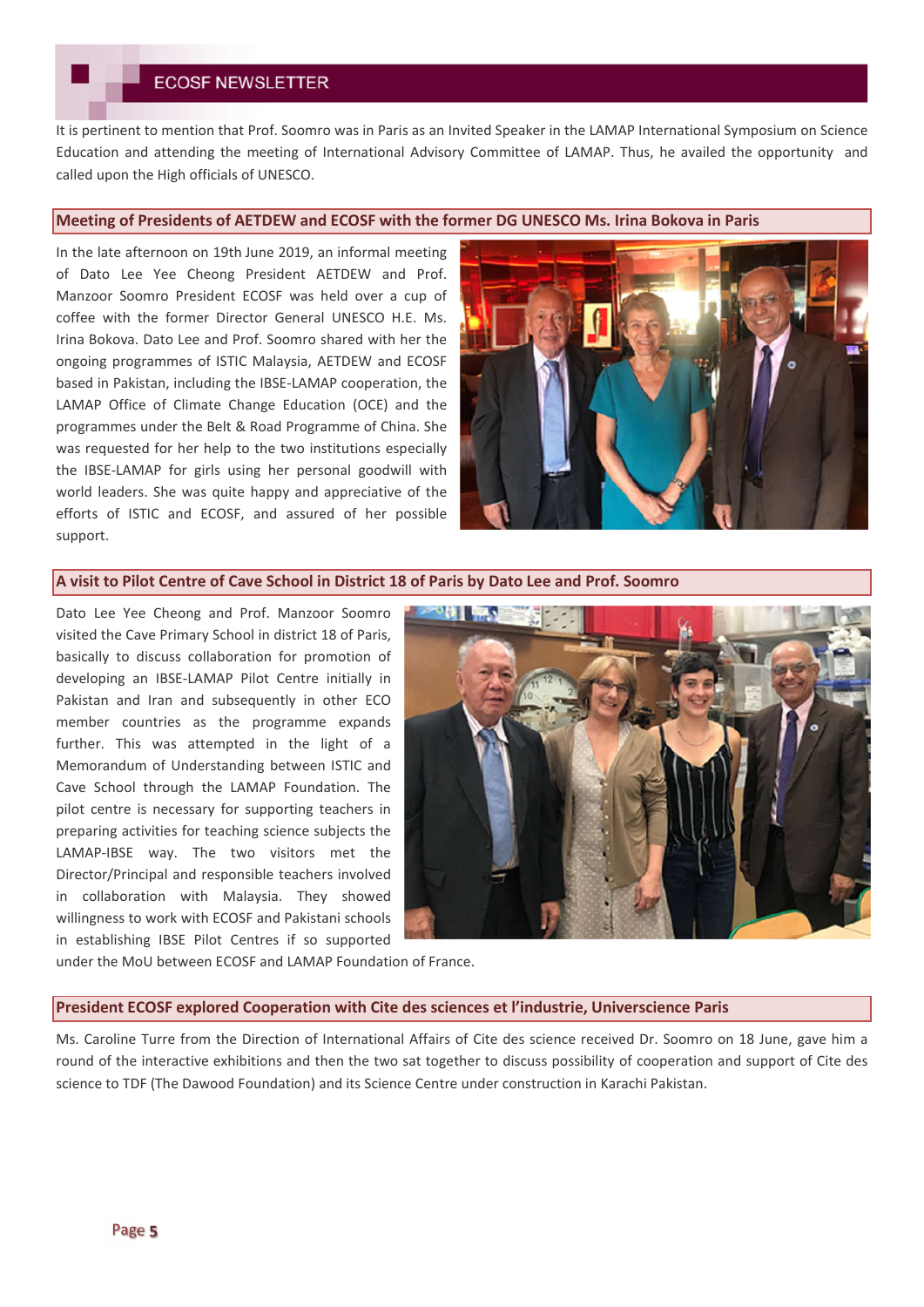

It was agreed in principle by Ms. Turre that the cooperation is possible, however she said that it would depend on what sort of assistance is required by TDF; whether the Universcience management would agree and where the funds would come from? Meanwhile, she said that she would apprise her higher authorities and the matter would subsequently be discussed with the officials of Embassy of France in Pakistan to decide on specific technical support. On inquiry as to whether Cite des science conducts trainings of science communicators so as to build the capacity of institutions of ECO countries in science communication, Ms. Turre informed that they do conduct a school in "science facilitation" for science communicators and thus the training could be possible. It was also revealed that Palais de covre (Discovery

Museum) will begin closing next year (2020) and fully close by the year 2024 and the exhibits would be moved-out. Thus there might be a possibility of acquiring some exhibits for TDF Science Centre in Karachi Pakistan.

Dr. Soomro therefore proposed that upon his return back to Pakistan, he would debrief the French Embassy colleagues in Islamabad and encourage them to visit Cite des science during their forthcoming visit to Paris for discussion on possible support from Universcience to TDF in Pakistan.

### **Meeting of President ECOSF with Leadership of Centre Sciences (CCSTI), Orleans, France**

President ECOSF Prof. Manzoor Soomro visited the Centre Sciences on 17 June 2019. Received by Mr. Guy-Antoine DUFOURD Senior team member, Prof. Soomro was given a round of the Science Centre and explained its current as well as future activities. Dr. Soomro was also taken to an ongoing students' workshop on Mathematics, whereby after theoretical discussions, students were to prepare some practical activities for teaching others. During the visit Mr. Dufourd informed that they are currently busy in preparing an exhibition entitled; "Mathematics of Planet Earth" which focuses on Mathematics for Sustainable Earth and highlights the importance of Centre of earth, weather, climate, water and soil etc. It was further informed that the interactive exhibition is mainly organized by the Centre of Doctoral Training (CTD); whereby Ph.D. scholars as a requirement of their Ph.D. degree, have to develop public education activities based on their findings.



After the round, the two sat together and discussed possibilities of cooperation between ECOSF, as well as through ECOSF with The Dawood Foundation (TDF) in Karachi Pakistan and Science Centres in other ECO countries. TDF has developed an interactive exhibition of around 20 activities for non-formal education of children in science, technology, engineering and mathematics (STEM); it is called "MagnifiScience Children's Studio". TDF is also in process of establishing an interactive Science Centre-cum-Science Museum just on the pattern of Cite des sciences et l'industrie in Paris.

CCSTI Orleans agreed in principle to support to and collaborate with ECOSF, initially in Pakistan starting with TDF in Karachi by; lending a travelling exhibition entitled, "Artificial Intelligence: the computer mind" and training TDF staff in Karachi Pakistan.

**Read more:** http://ecosf.org/CCSTI

Page 6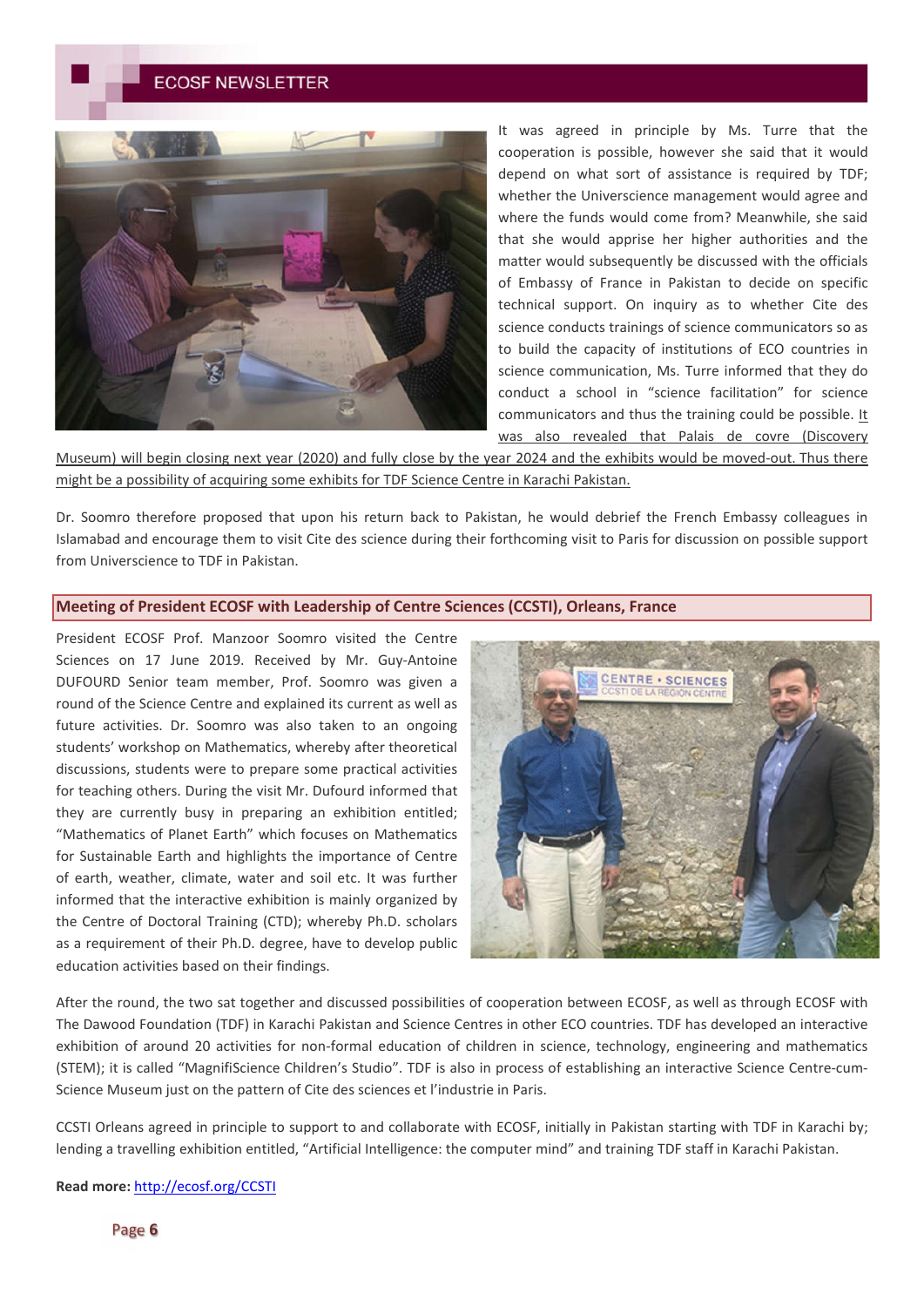### **President ECOSF meets with Assistant Director General (Natural Science) UNESCO Ms. Shamila Nair-Bedouelle in Paris**

Prof. Manzoor Soomro along with Academician Dato Lee Yee Cheong, the Honorary Chairman of ISTIC Malaysia and member of UNESCO's Broadband Commission met the Assistant Director General (Natural Science) UNESCO Ms. Shamila Nair-Bedouelle at her office. She was assisted by Mr. Ahmed Fahmi the Programme Specialist, Division of Science Policy and Capacity Building. The ADG Ms. Bedouelle warmly welcomed Dr. Soomro Dato Lee and showed her keen interest in working together with ECOSF to pursue common goals of UNESCO and ECOSF. Dr. Soomro briefed her on the on-going cooperation of ECOSF with UNESCO Pakistan, UNESCO Cluster offices in Tehran and Almaty as well as with UNESCO's Regional Science Bureau for Asia and Pacific in Jakarta. The ADG appreciated the on-going cooperation between the two institution and assured of cooperation in future as well.

#### **The Leadership of LAMAP and ECOSF Met for Continuation of the Cooperation**

In the evening of 20 June 2019, a meeting was held between President ECOSF Prof. Manzoor Soomro and the President LAMAP Foundation Prof. Daniel Roun assisted by Ms. Laurence Constantini, the head of LAMAP International Cooperation. Purpose of the meeting was to review the progress of last three years of cooperation between the two organizations and discuss future cooperation for signing new MoU. Other matters discussed included; organization of 3rd Follow up workshop on IBSE at Sukkur IBA in Pakistan, capacity building of teachers/coordinators of the schools managed by Sindh Engro Coal Mining Company (SECMC) and The Dawood Foundation in Pakistan, 3<sup>rd</sup> follow up workshop on IBSE in Iran and Launch of IBSE in Azerbaijan and Tajikistan LAMAP.

Both the organizations took stock of the past three years and discussed continuation of the cooperation. It was agreed by both parties to extend the cooperation further with addition of the Climate Change Education in the IBSE-LAMAP Programme in ECO Region starting with Pakistan and Iran. It was mutually agreed that LAMAP office will revise the MoU accordingly and share with ECOSF for feedback and subsequently signed as mutually convenient under the patronage of the Embassy of France in Pakistan.

Regarding review workshops and facilitation by the French Trainers, it was pointed out by the LAMAP team that travelling of LAMAP trainers depended on their availability, their willingness to travel to Pakistan and taking care of the expenditures by either the local organizers or ECOSF or any other sponsor such as French Embassies in those countries as the LAMAP itself does not have any financial provision.

It is worth mentioning that the IBSE programme was launched in ECO region in 2015 under the leadership of Prof. Soomro and subsequently programme was expanded in other countries of the region which has successfully been running in Pakistan and Iran.

# **President ECOSF facilitated the last Plenary Session of 10th LAMAP International Seminar on Science Education in Schools at Paris, France**

The 10th International seminar of LAMAP was held on 17-20 June 2019. Prof. Manzoor Soomro was invited by the organizers to facilitate the final plenary session on the essentials of a successful and sustainable IBSE programme and prepare recommendations to be presented in an International Symposium to be held by LAMAP Foundation the next day 21 June 2019. Accordingly, Dr. Soomro facilitated the session with the participants of 10th LAMAP International seminar.

### **ECOSF participated in the 4th Humanities Forum "The Great Steppe" organized by International Turkic Academy (TWESCO)**

The 4<sup>th</sup> Social Science Forum "The Great Steppe" was organized by Turkic World Educational and Scientific Cooperation Organization (TWESCO) also known as "International Turkic Academy" in Nur Sultan (Astana), the capital city of Kazakhstan on June 24, 2019. The Forum brought together renowned scholars of Turkic history and culture, prominent statesmen, ambassadors and diplomats, as well as the executives of International organizations, to discuss the significance of cultural values of Eurasian and Turkic nations in the development of human civilization.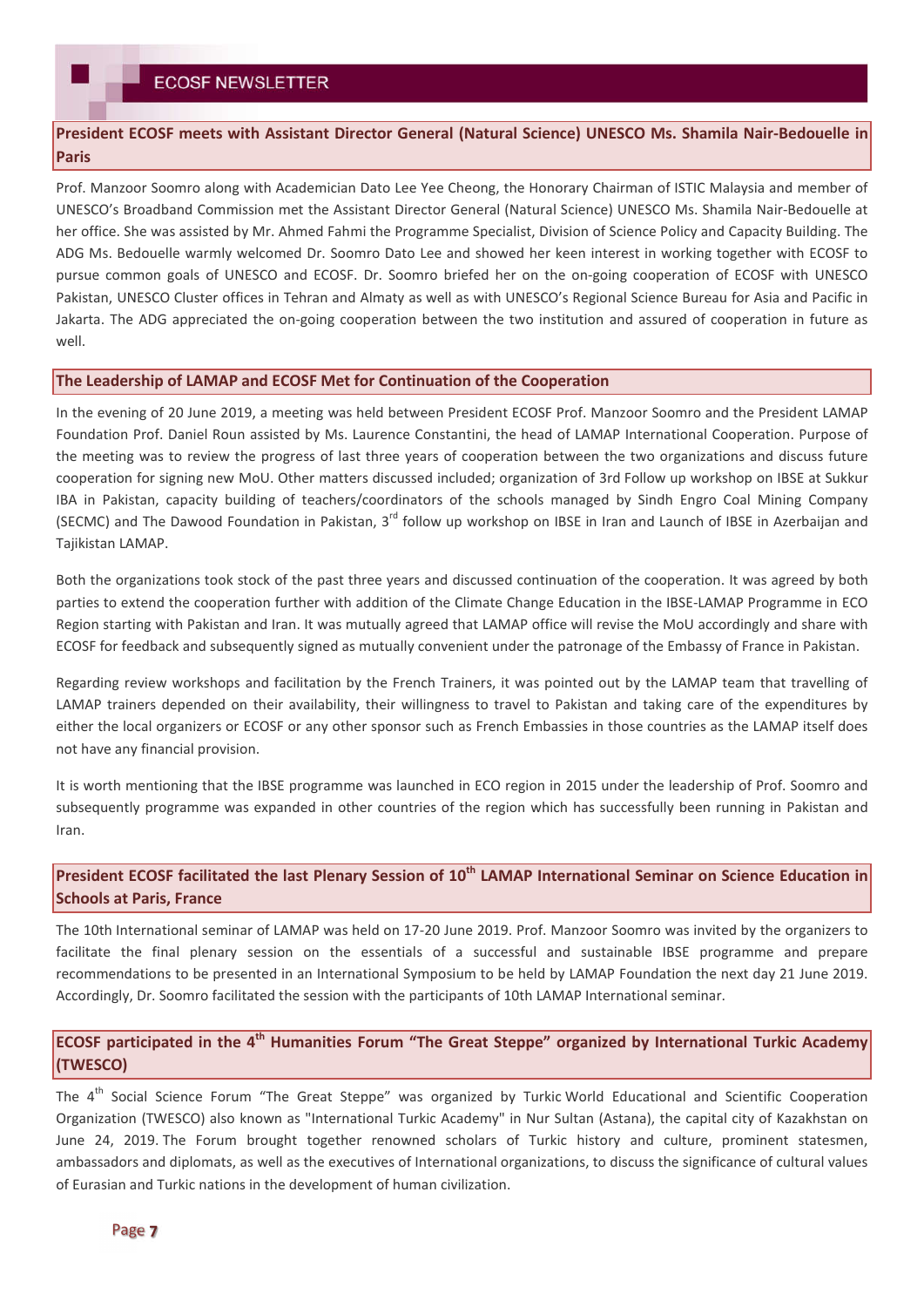

The major objectives of holding this forum were to find answers to pressing issues of the contemporary world, to accentuate the growing significance of the Turkic world in international arena and to provide a platform for discussion and communication and dialogue between renowned scholars who conduct systematic research on various aspects of ancient and contemporary Turkic World. Over 250 eminent scholars, scientists, prominent statesman and figures from 21 countries of Europe, Asia and America participated in the event.

Deputy Chairman of the Assembly of Peoples of Kazakhstan Zhanseit Tuimebayev was the Chief Guest. The President of TWESCO, Dr. Darkhan Kydyrali welcomed the guests and speakers from around the Turkic World. In his welcome speech, President Darkhan Kydyrali emphasized that the Great Steppe witnesses historical genealogy of people of Eurasia and unites the east and western civilizations, adding that new ideas and conclusions had a positive effect on the globalization process in the Great Steppe.

On behalf of ECOSF, Engr. Khalil Raza participated in the forum and delivered his speech on "Significance of Participatory Engagement of Youth for Promoting the Cultural Values of the Great Steppe". Mr. Raza underlined that the Great Steppe experienced the booms and busts of many eras and civilizations, many of its signs still resonate to this day. He further stressed for the need to learn and study about human civilizations so that one should develop an in-depth understanding about who we are and how we have evolved to the present day. He deliberated that great Steppe gave birth to one of the greatest minds, intellectuals and philosophers of the world civilizations, such as, Abu Nasr al-Farabi, Khoja Ahmet Yassawi and Ulug Beg etc. There is a lot to learn from the historical events of the Great Steppe. Therefore, it is important to inspire our younger



generation to learn from the history, cultural values and traditions of Great Steppe to take inspirations from certain historical events to motivate the youth to follow the great legacy of Turkic Civilizations, he added. Mr. Raza concluded that in order to preserve, promote and appreciate the cultural and traditional values of Turkic Civilizations, youth should be given special attention by providing them participatory engagement opportunities.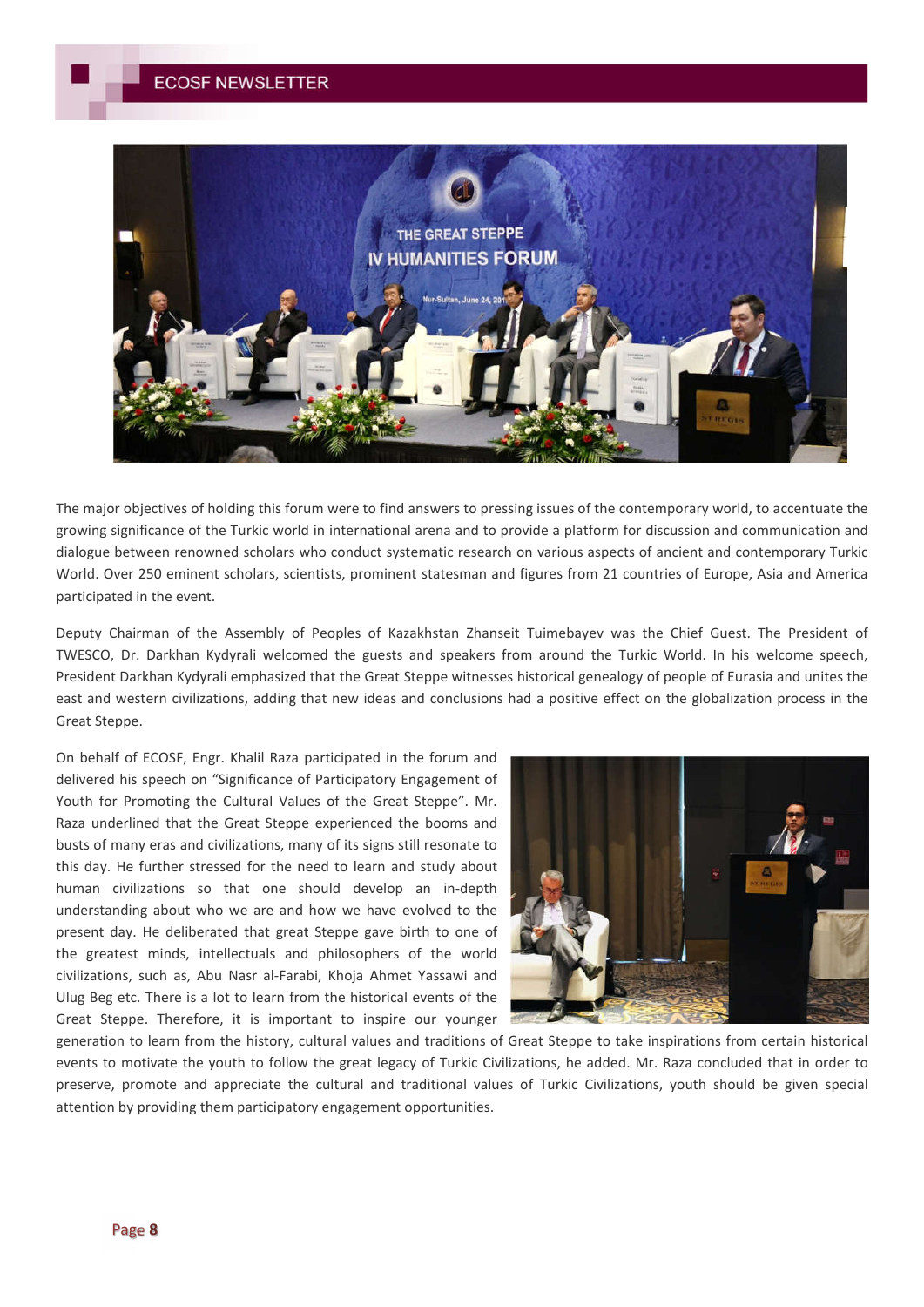# **KAZGUU University in collaboration with ISTC organized an Executive Course on Export Control supported by the EU**

International Science and Technology Center (ISTC) organized an Executive Course on Export Control in collaboration with M. Narikbayev KAZGUU University which was held in Astana (Nur Sultan) from June 17-28, 2019. The participants from ISTC member countries as well as other ECO member countries; Pakistan, Kazakhstan, Uzbekistan, Mongolia, Armenia and Georgia participated in the executive course. The course outlined the core concepts of export control, including the very basic knowledge about Chemical, Biological, Radiological and Nuclear (CBRN) weapons, the international treaties, regulatory frameworks, science and technology transfers, threats and risks assessment, etc. On behalf of ECOSF, its Scientific Officer Engr. Khalil Raza participated in the course and contributed to various group discussions and table top exercises during the event.



The aim of the workshop was to exchange the best practices, to pose questions and promote the latest achievements in theoretical and empirical research in the field of export controls. The experts and specialists from Central Asia and the Caucasus, as well as the European Union took part in this workshop. Dr. Jean Pascal Zanders, Dr. Kai ilchmann and Dr. Maria J. Espona conducted this executive course as resource persons and offered their valued insights into CBRN, dual-use and export control.



The group exercises during the course helped the participants to identify binding international treaties and conventions, and their corresponding significance on the development of national legislative and regulatory frameworks on export control. It is important to mention that national laws and effective regulation measures can potentially promote the legitimate use dual use technologies (tangible and intangible) while at the same time preventing the deliberate and inadvertent transfer and production of CBRN material or technologies.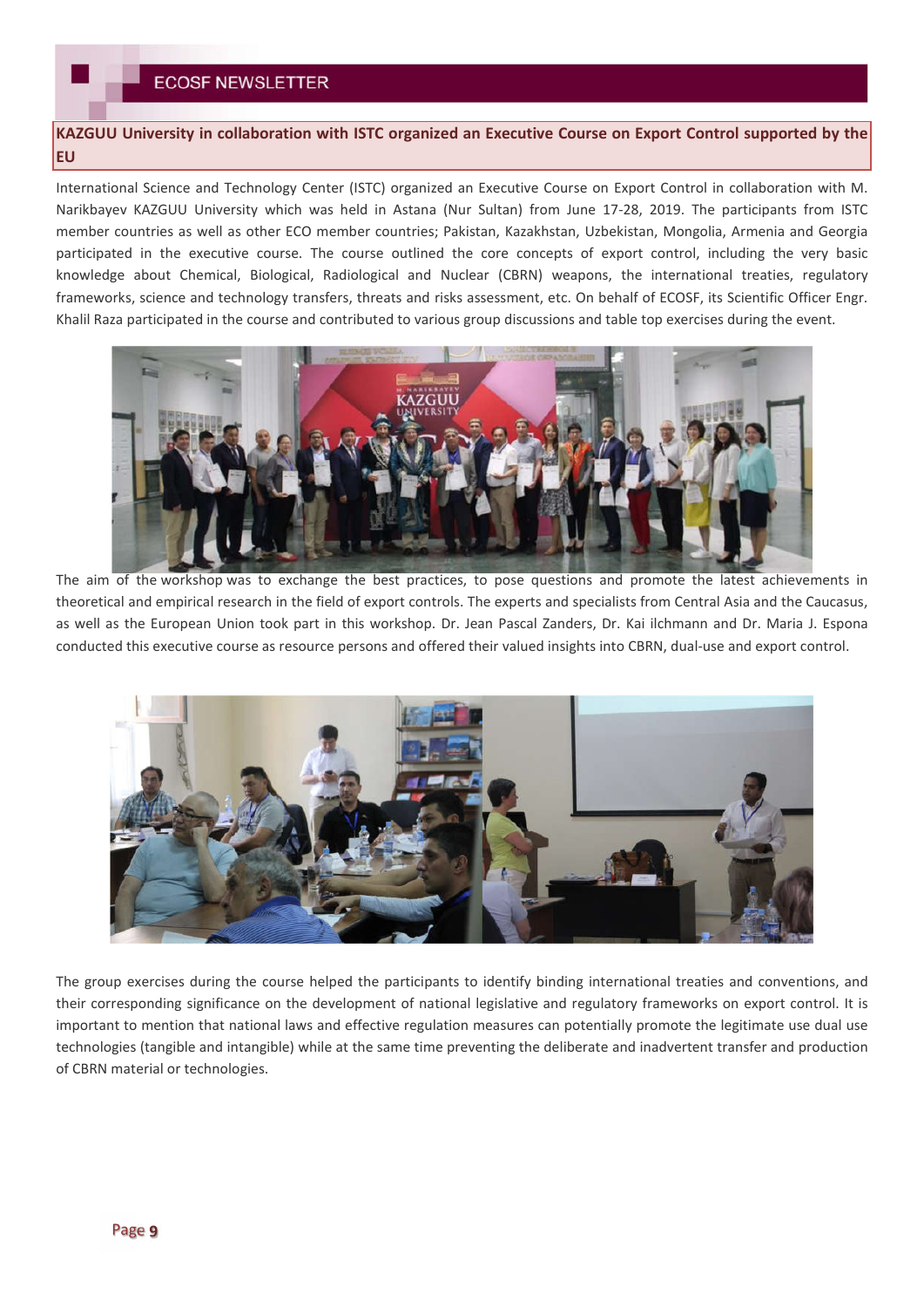#### **Current Status of the Convention on the Legal Status of the Caspian Sea**

### *Courtesy of Eurasian Research Institute Written by Erkinai Ongarova*

Since the signing of the Convention on the Legal Status of the Caspian Sea during the Fifth Summit of the Caspian Littoral States held in Aktau on August 12, 2018, a number of important steps and measures have been taken to further develop cooperation in the Caspian Sea. As of today, Turkmenistan, Kazakhstan and Azerbaijan have ratified the Caspian Convention, but Russia and Iran have not yet completed the ratification process. During the summit, President of Turkmenistan Gurbanguly Berdimuhamedov suggested holding the next Caspian summit and the First Caspian Economic Forum in Turkmenistan in 2019. However, the proposal to organize the Caspian summit was not adopted, while the forum is scheduled to be held on August 12, 2019 in Turkmenistan, and preparations are already under way.

The Turkmen parliament ratified the Convention on the Legal Status of the Caspian Sea on December 1, 2018, and the presidents of Kazakhstan and Azerbaijan ratified the document on February 8 and 22, 2019 respectively. The implementation of the convention now depends on when Russia and Iran will complete their internal ratification procedures. It should be noted that in September last year Ambassador-at-Large of the Russian Foreign Ministry Igor Bratchikov expressed hope that no state would deliberately extend the ratification process. According to Bratchikov, the early entry into force of the convention was in the interest of all the parties, given that the convention took into account national interests of all the Caspian littoral states. Based on this statement, it seemed that Russia would soon implement the ratification process. However, Moscow has not yet taken any concrete steps towards the ratification.

Read more: https://eurasian-research.org/en/publications/e-bulletin

#### **Upcoming Events posted on ECOSF website and Facebook page**

#### **Extension of deadline: Call for nominations of experts to IPBES Task Forces**

The deadline for nomination of candidates to the five IPBES task forces (policy tools and methodologies; scenarios and models; capacity-building; knowledge and data; indigenous and local knowledge) has been extended to **24 June 2019** with the deadline for the confirmation of nominations by Governments and organizations extended to **8 July 2019**. The information on the task forces and the nomination process can be accessed here.

Please support the IPBES process by disseminating this call for nominations widely. The expert review of the first order drafts of the currently ongoing IPBES assessment on values and of the IPBES assessment of the sustainable use of wild species are scheduled as follows:

- Assessment on values: 29 July 22 September 2019
- Assessment of the sustainable use of wild species: 26 August 20 October 2019

**Read More:** http://ecosf.org/Extension-of-deadline

### **The 13th IEEE International Conference on Application of Information and Communication Technologies (Aict2019)**

The AICT2019 is one of the most significant international academic conferences in the field of ICT application, which draws together researchers, academics, practitioners around the world to exchange, reveal and promote the latest advancements and technologies in regards of the Application of Information and Communication Technologies (ICT) in in cross-sectoral areas.

Researchers, practitioners and distinguished speakers are invited to submit the original research papers and to make proposals of speeches addressing technical issues, challenges, best practices and technological solutions.

**Read More:** http://ecosf.org/AICT2019